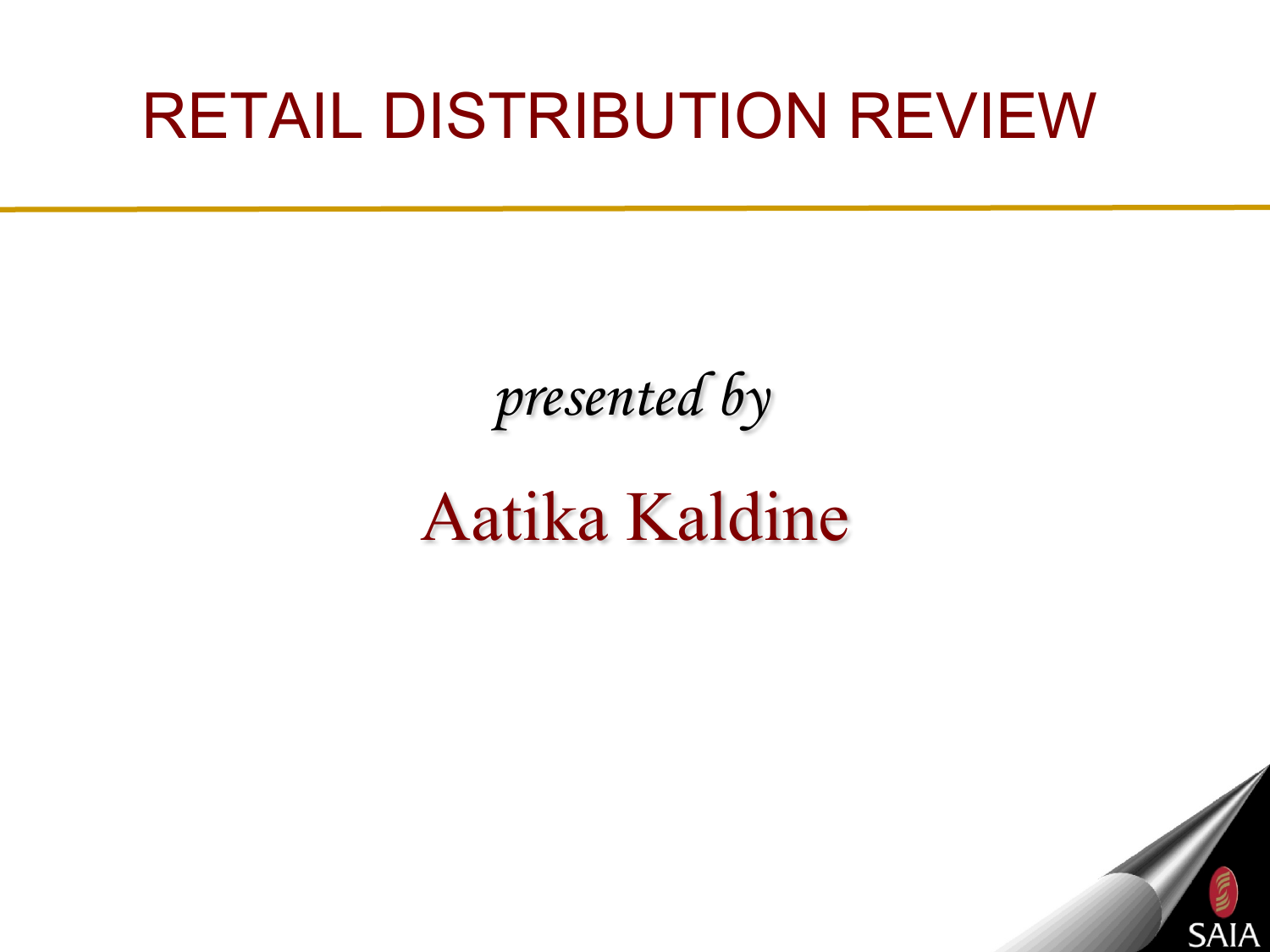### WHY RDR?

The Retail Distribution Review was published against the backdrop of the Treating Customers Fairly (TCF) approach to market conduct regulation in order to address the following risks

- 1.Lack of or insufficient Data
- 2. Distribution Channels
- 3. Lack of Training
- . 4. Remuneration Structures

The RDR proposed regulatory reforms are aimed at ensuring distribution models that:

- Support the delivery of suitable products
- Provide fair access to suitable advice for financial customers;
- Informed customers and informed choices
- Enhance standards of professionalism;
- Enable customers and distributors to benefit from fair competition for quality advice and intermediary services;
- Support sustainable business models.

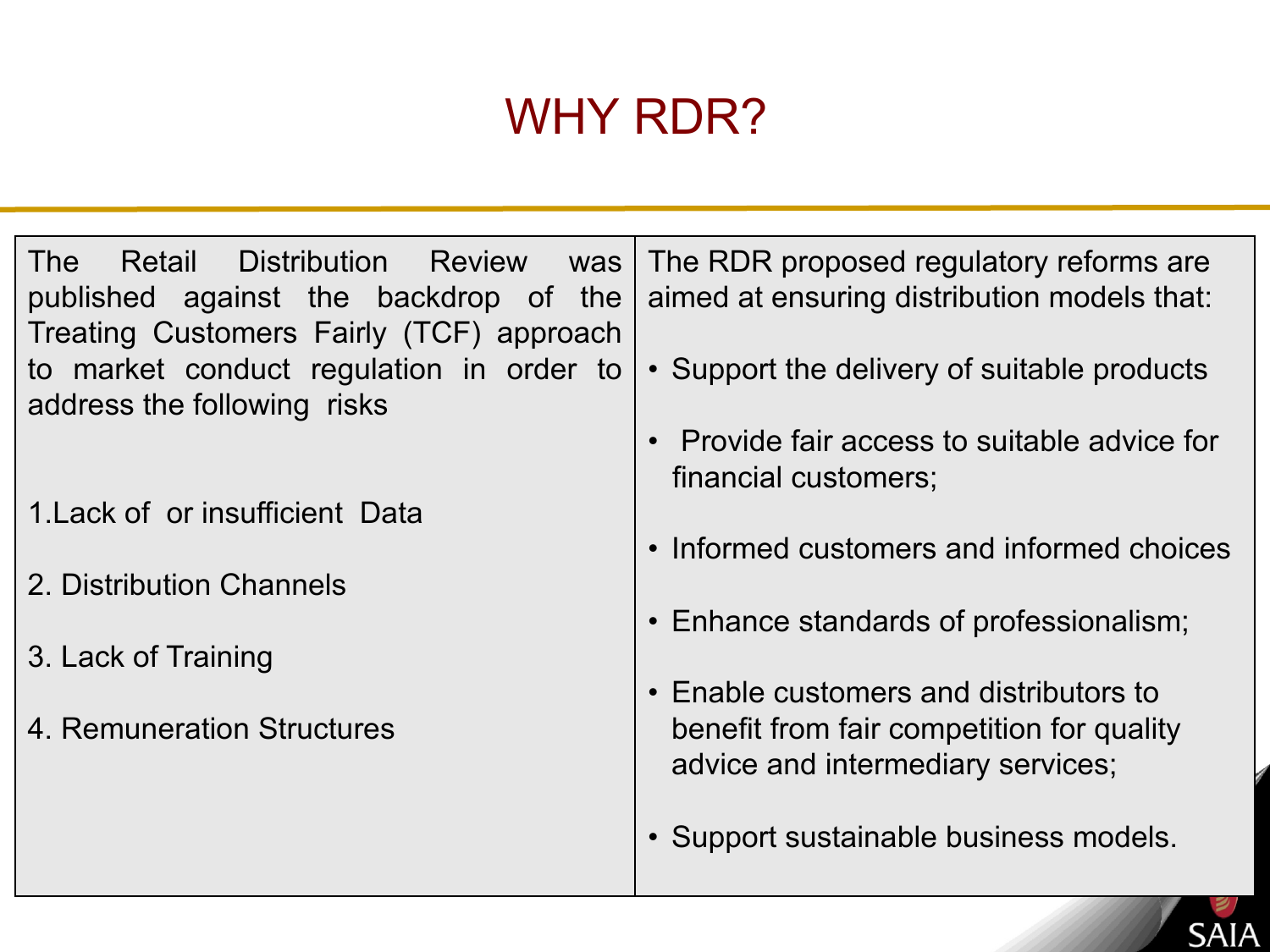### SPECIFIC REGULATORY INSTRUMENTS WHICH ARE TO GIVE EFFECT TO PHASE 1 OF THE RDR WITH REFERENCE TO SHORT –TERM INSURANCE:

#### **1. DRAFT NEW FAIS FIT AND PROPER STANDARDS:**

The amendments to the fit and proper standards support the implementation of RDR by:

- a) Recognising automated advice;
- b) Reducing the competence requirements of intermediaries who perform 'execution of sales';
- c) Requiring Product suppliers to monitor advice and distribution outcomes;
- d) Requiring Product suppliers to ensure that all advisers providing advice on their products have the requisite training;
- e) Providing for the paying of an additional fee to an intermediary by a policy holder above the commission, binder or outsourcing fees received by that intermediary from the insurer.

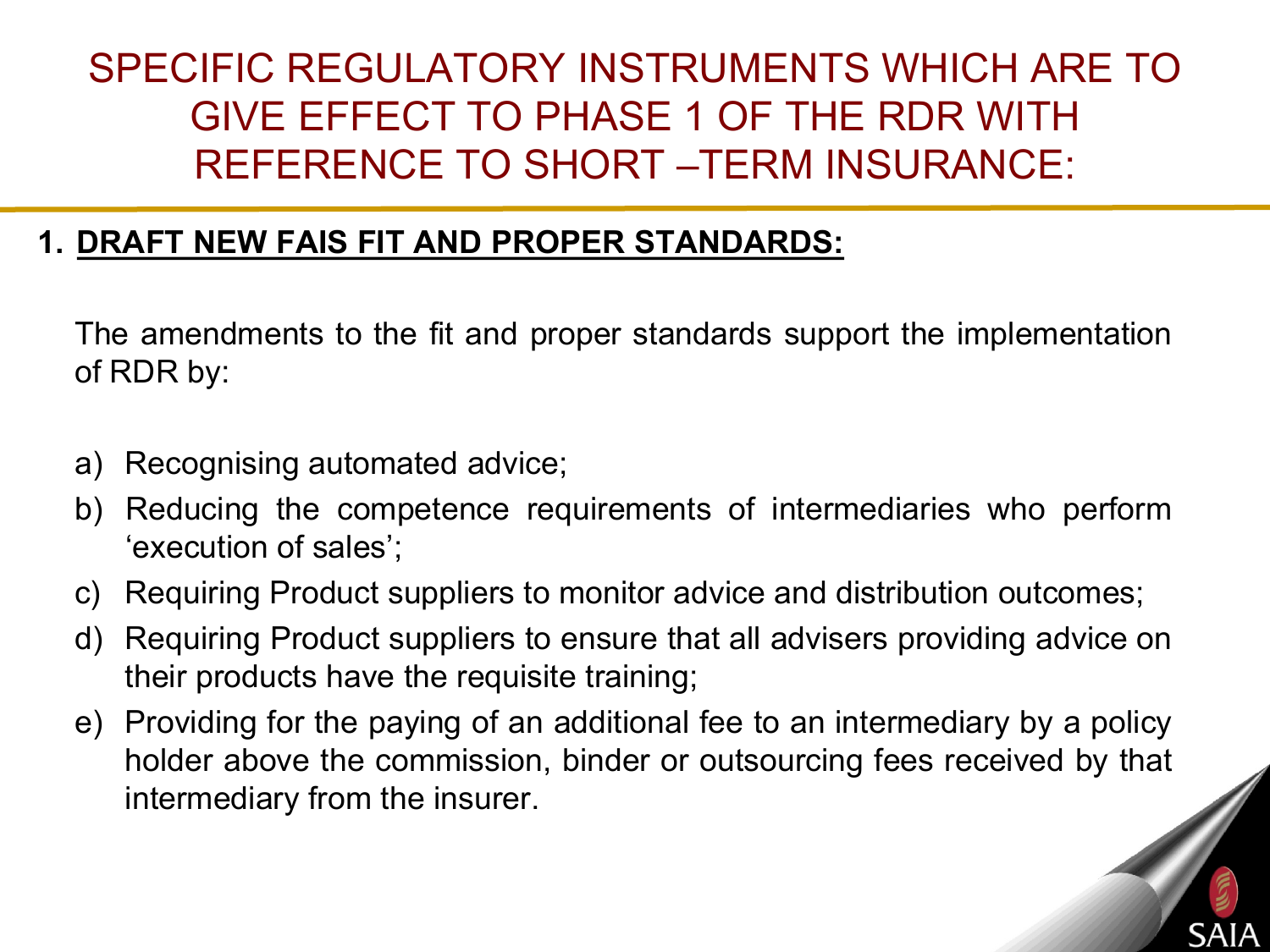SPECIFIC REGULATORY INSTRUMENTS WHICH ARE TO GIVE EFFECT TO PHASE 1 OF THE RDR WITH REFERENCE TO SHORT –TERM INSURANCE:

#### **2. SHORT-TERM INSURANCE REGULATIONS:**

- Defines outsourcing and policy data administration services to avoid a duplication of remuneration for binder holders;
- Capping remuneration for policy data administration services at 2%;
- Disallowing Binder holders who have binder functions to enter, vary or renew policies of the insurer, from earning remuneration for policy data administration services as well.
- Binder fees payable to NMI's who are licensed under FAIS to provide advice (or an associate of such intermediary) will be capped at 2% of the premiums concerned per type of binder activity.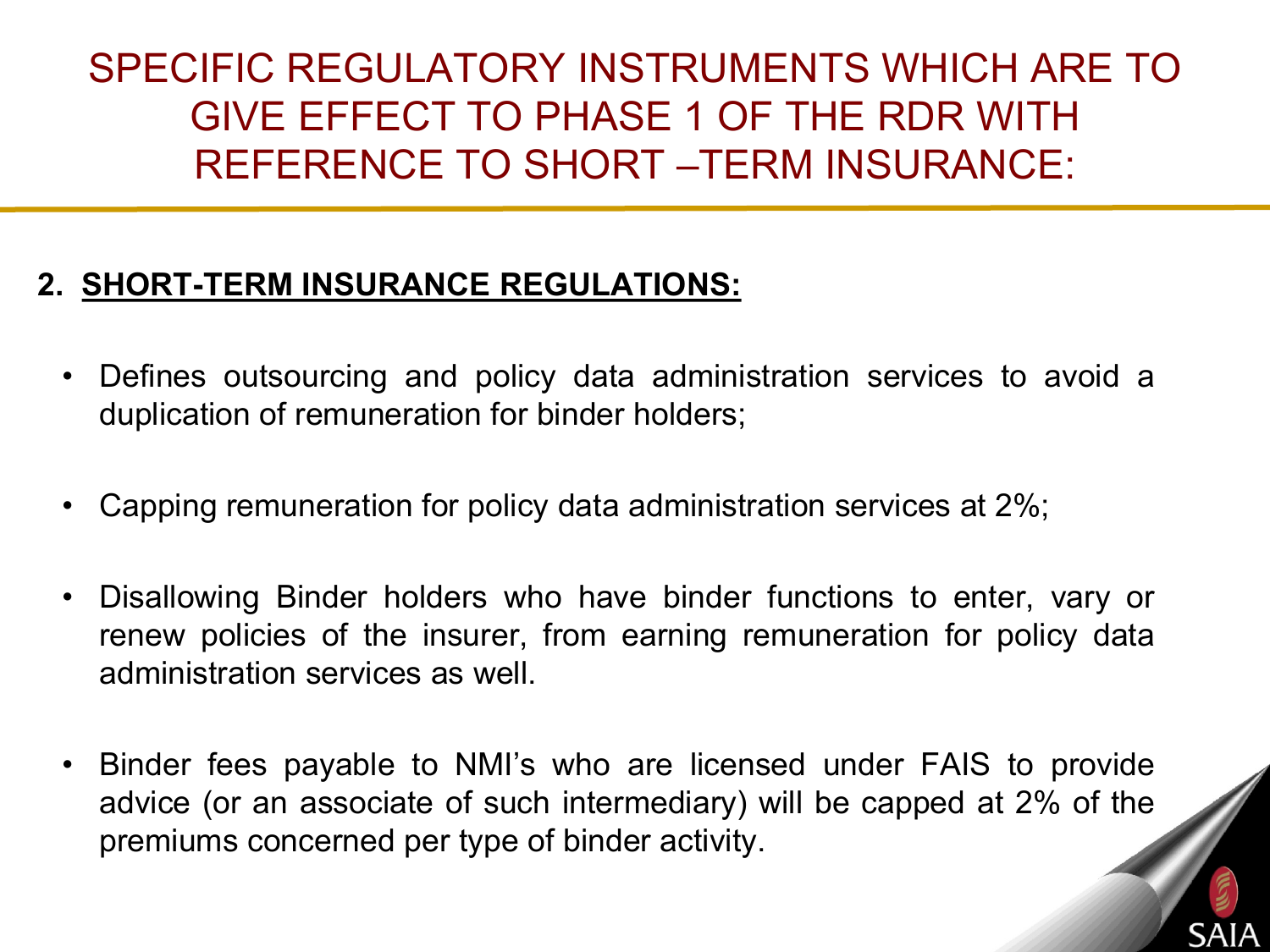### OVERVIEW OF THE STATUS OF SPECIFIC REGULATORY INSTRUMENTS WHICH ARE TO GIVE EFFECT TO PHASE 1 OF THE RDR WITH REFERENCE TO SHORT –TERM INSURANCE:

- Part 6 of the STIA Regulations ("current binder regulations") has been amended:
	- ◆ Allowing insurers in respect of short term personal lines insurance policies to have a binder with an NMI who is licensed under FAIS to provide advice, for the binder activities of entering into, varying or renewing a policy or settling claims under a policy;
	- ◆ Disallowing an insurer in respect of Short-term commercial lines insurance policies, from having a binder agreement with an NMI who is licensed under FAIS to provide advice.
		- **NB: Before finalising this proposed prohibition, the FSB will carry out further analysis of the type and number of commercial lines binder agreements in place with advisors and consult further on the impact of such a prohibition.**
- In most instances insurers are dealing with specialist niche providers who have expert knowledge in their respective fields
- The systemic impact on the industry will be a large one if non-mandated intermediaries are prohibited from binding insurers in the commercial space.
- May be seen to be anti-competitive as certain insurers will be excluded by default.
- Capacity of insurers to deal with the work is questionable if the work is returned to insurers.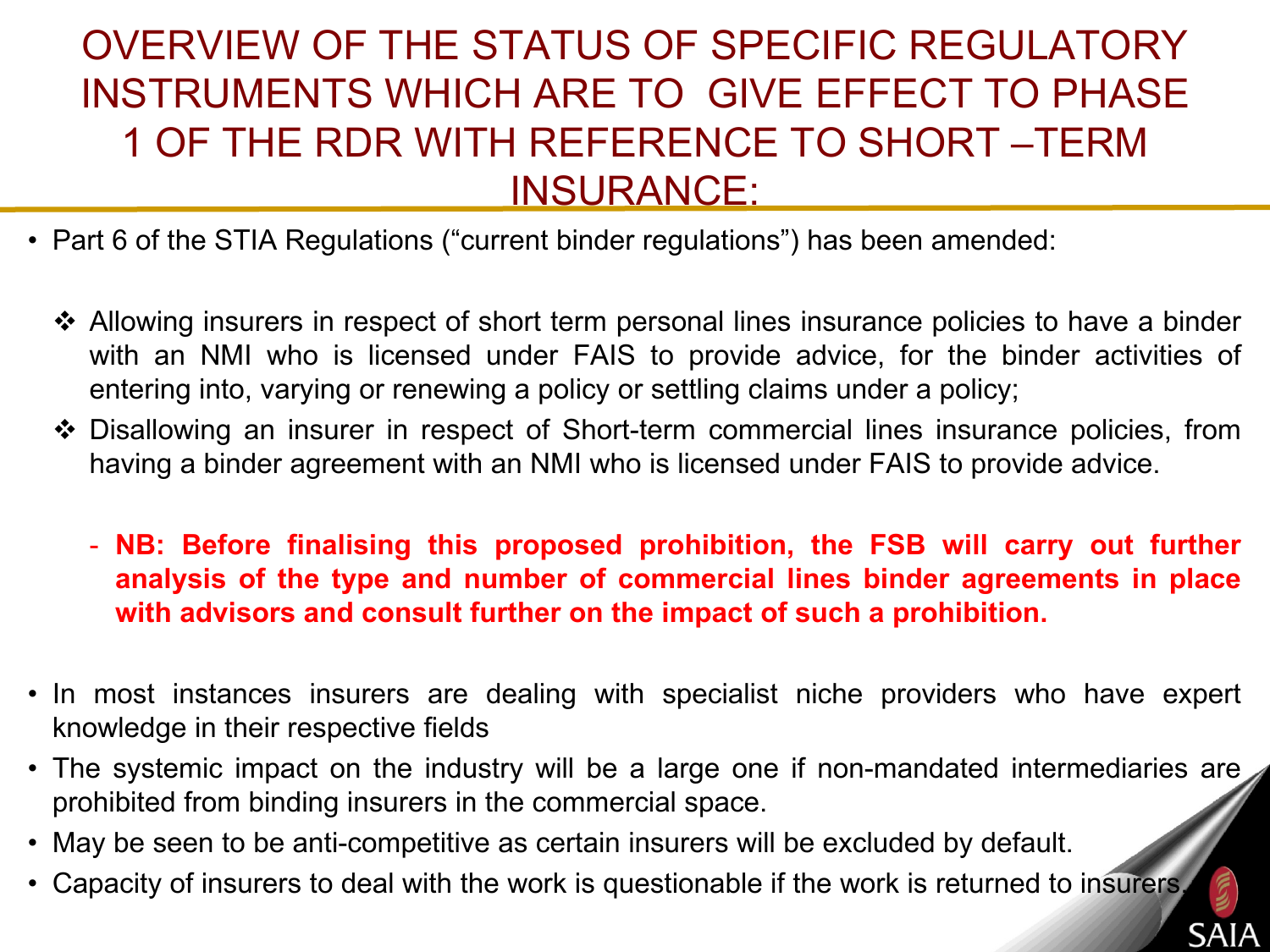## WHAT ARE THE EXPECTED OUTCOMES?

- To ensure appropriate sharing of responsibility between product suppliers and intermediaries for fair customer outcomes;
	- Product suppliers must ensure that individuals providing factual information through non-advice models meet the requisite fit and proper standards including specific competence standards (class of business and product specific).
- Ensure that all intermediary remuneration must:
	- $\triangleleft$  be reasonably commensurate
	- $\cdot$  not result in duplication of remuneration
	- not be structured in a way that increases the risk of unfair outcomes to policyholders
	- $\cdot$  not be linked to the monetary value of claims for policy benefits repudiated, paid or partially paid.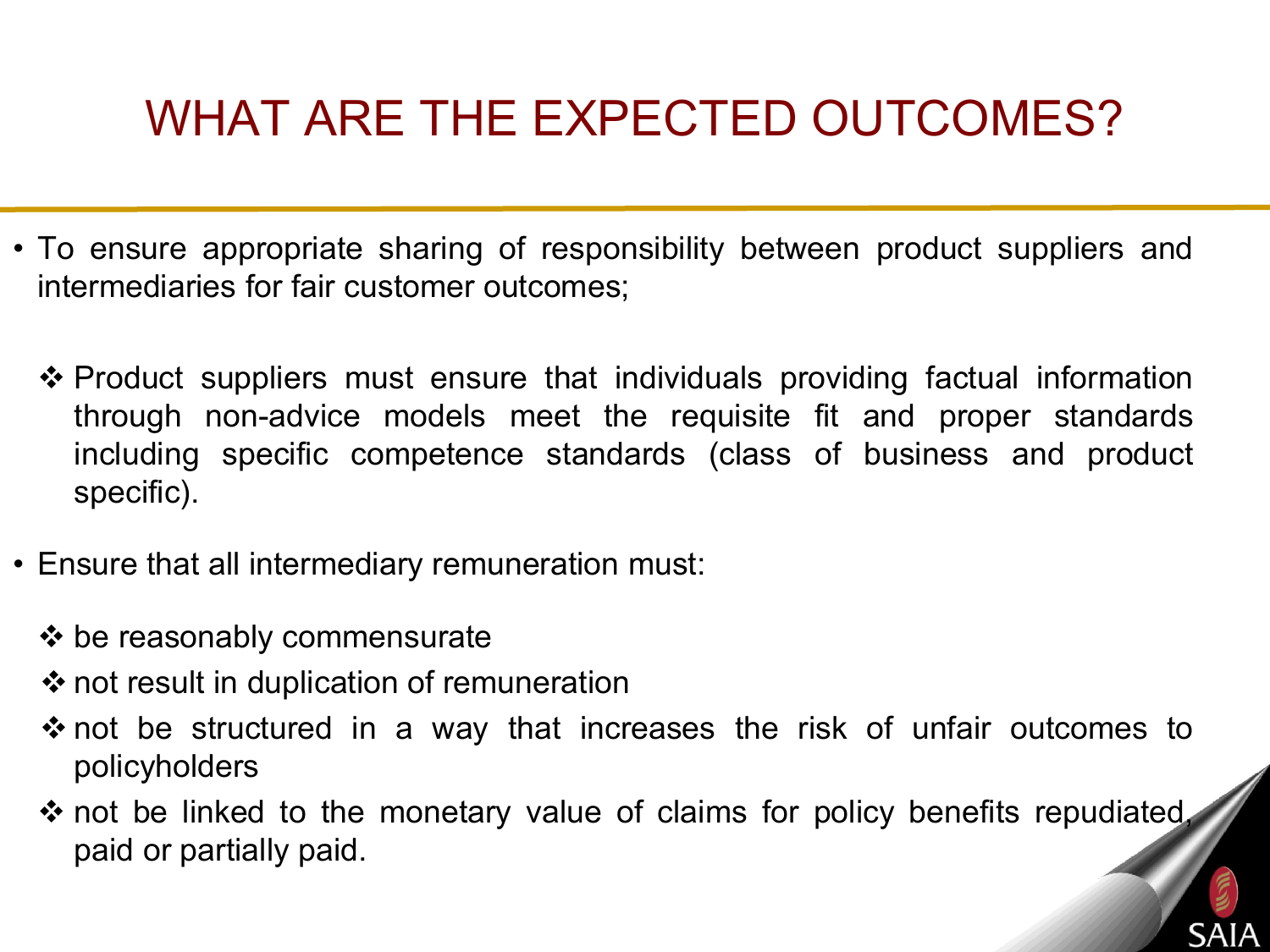# WHAT IS STILL OUTSTANDING TO BE DONE?

- The SAIA conducted an RDR workshop on the 3<sup>rd</sup> of April 2017. The following areas of concern were identified.
- Types of Advisors and types of advice:
	- a) Two-tier adviser categorization confirmed

The FSB are proposing a two tier model

- Product Supplier agents ("PSA's"): who will not be licensed in their own right to provide financial advice. They will provide advice as agents of a financial institution that provides financial products.
- Registered Financial Advisors ("RFA's): who will be licensed in their own right to provide advice.

**Current comments from Members:**

The members are in support of the two-tier model.

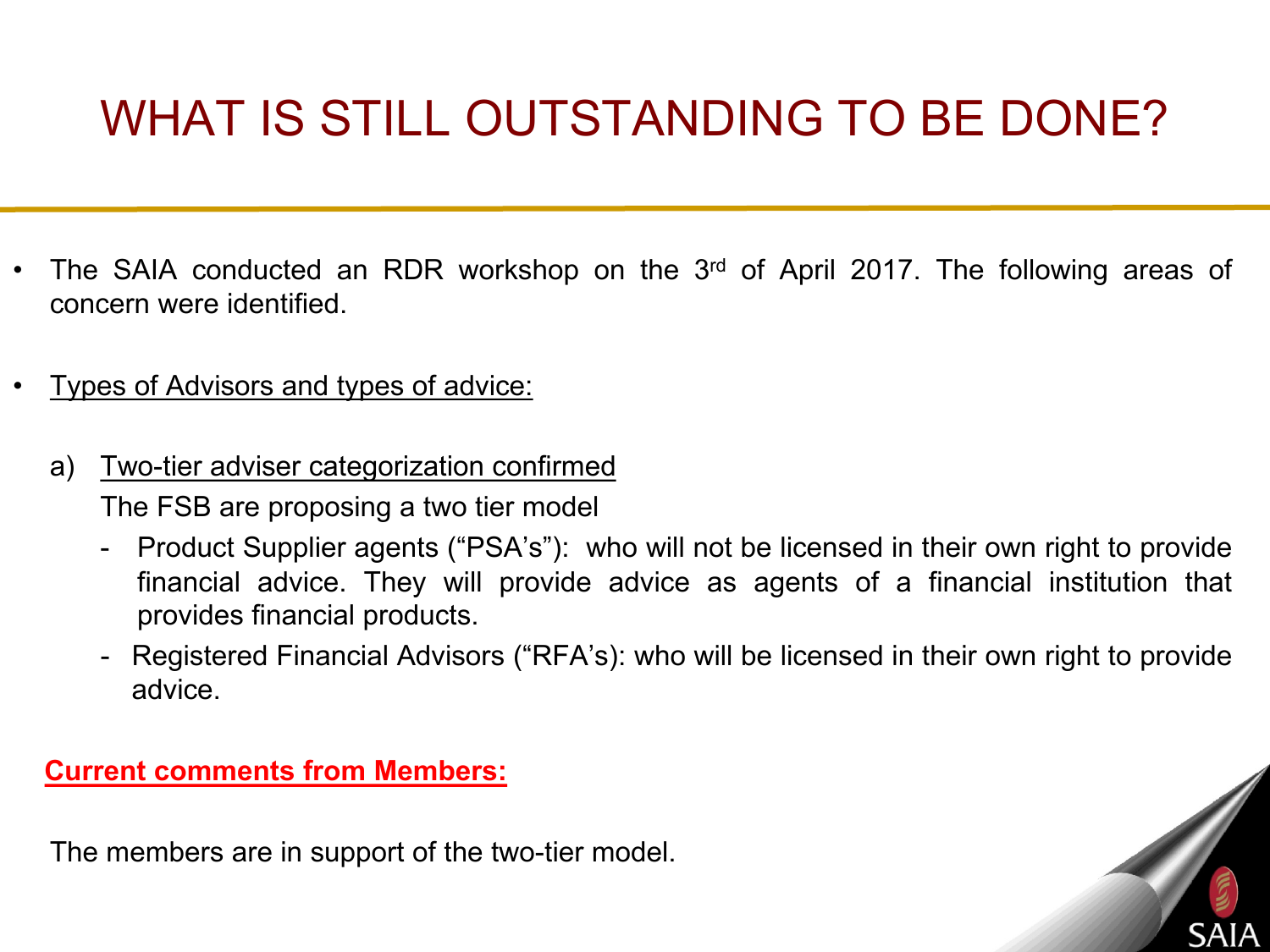# WHAT IS STILL OUTSTANDING TO BE DONE?

- b) Strict approach to "gap filling"
	- Financial advisers who are PSA's will need to limit the scope of their advice to those products issued by its home supplier or another supplier forming part of the home suppliers group.
	- Arguments for relaxed approach by allowing PSA's to gap fill by recommending products of other suppliers where the home suppliers products do not meet the needs of the customer have been submitted to the FSB.

#### **Current comments from Members:**

The definition of "group" should be in line with the Financial Sector Regulation Bill and Insurance Bill which both refer to the Companies Act.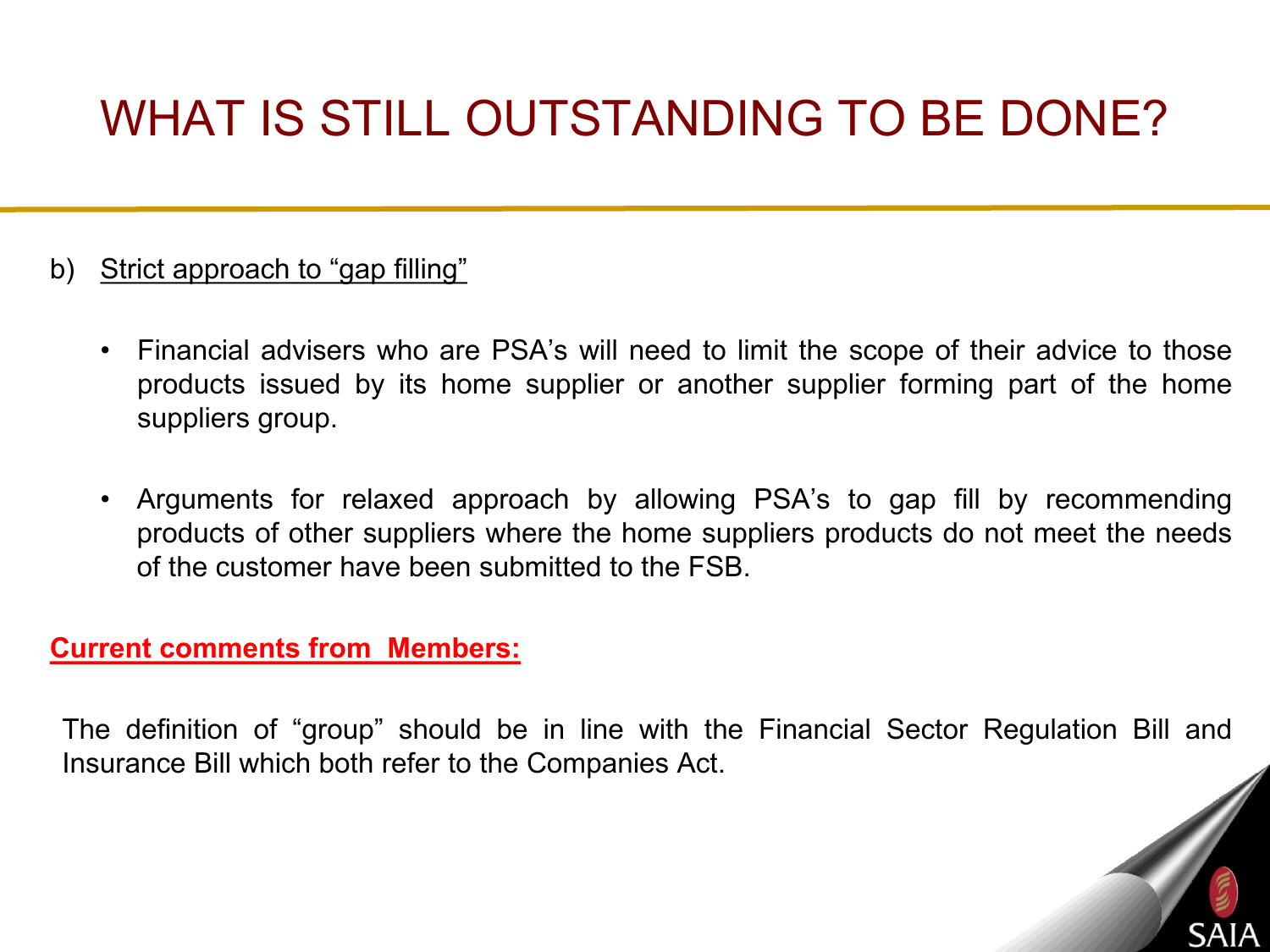# WHAT IS STILL OUTSTANDING TO BE DONE?

#### c) "Low" (simplified) advice

To allow for simplified advice where the product is straightforward and/ or the full assessment of a customer's personal circumstances is not necessary.

#### **Question: Is it suitable to charge fees for such advice and to what extent?**

#### d) Juristic Representatives:

The FSB is considering allowing PSA's to be structured as juristic entities. The FSB is concerned about allowing an entity outside such group structures to be appointed as a juristic rep. In the case of non-advice models the FSB is considering where the juristic reps will be effective and appropriate.

#### **Comments from Members:**

Model should allow for more inclusivity and transformation initiatives.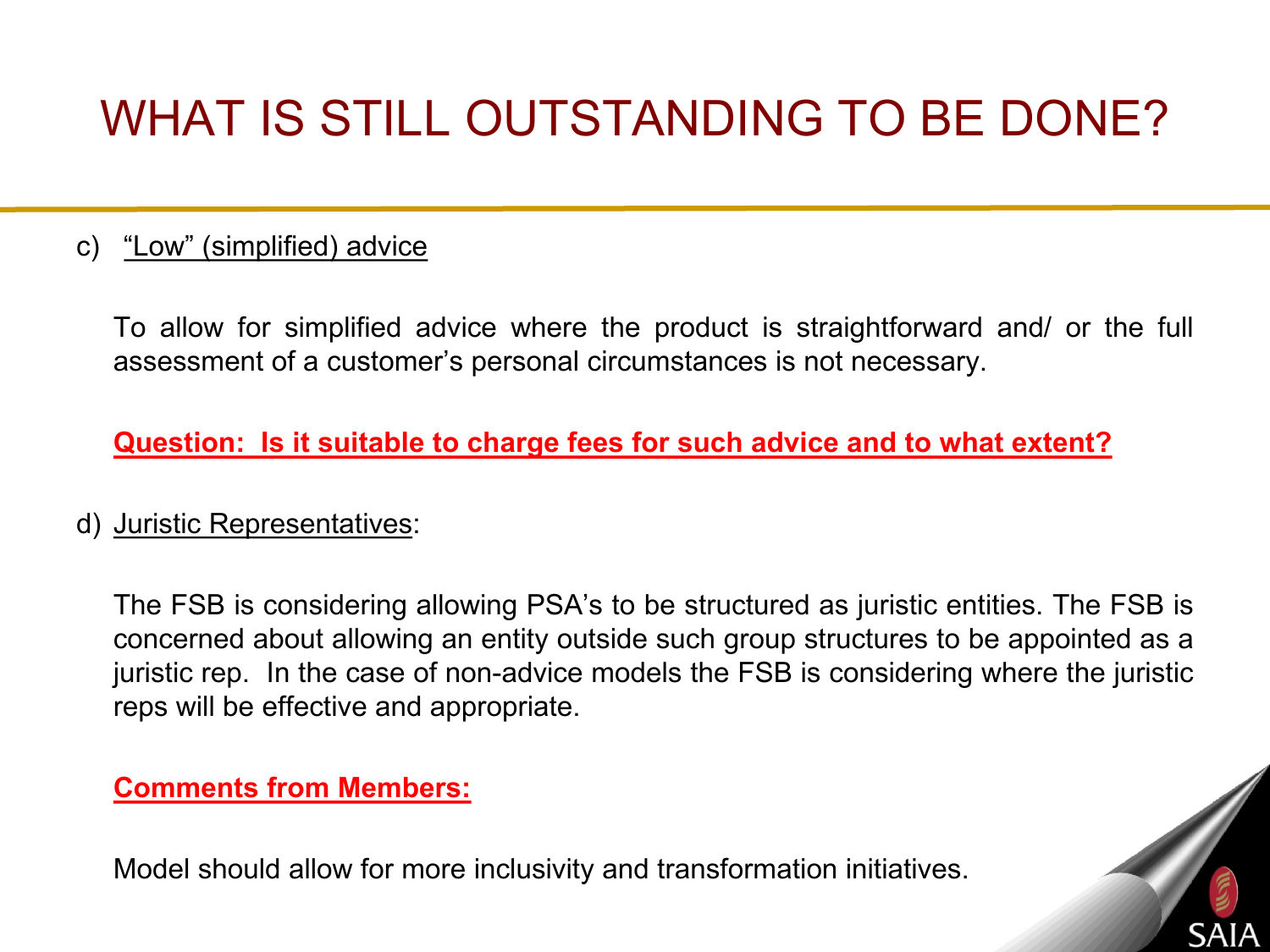### RISK INSURANCE

#### **a) Remuneration: Non-life (short-term) insurance**:

- There is significant duplication and overlap in activities for which intermediaries are remunerated;
- Inconsistent interpretation of services as intermediary, outsourced activities and binder activities and other outsourced activities,
- Current remuneration levels for binders and outsourcing are largely based on prevailing market practice with little evidence of activity based costing.

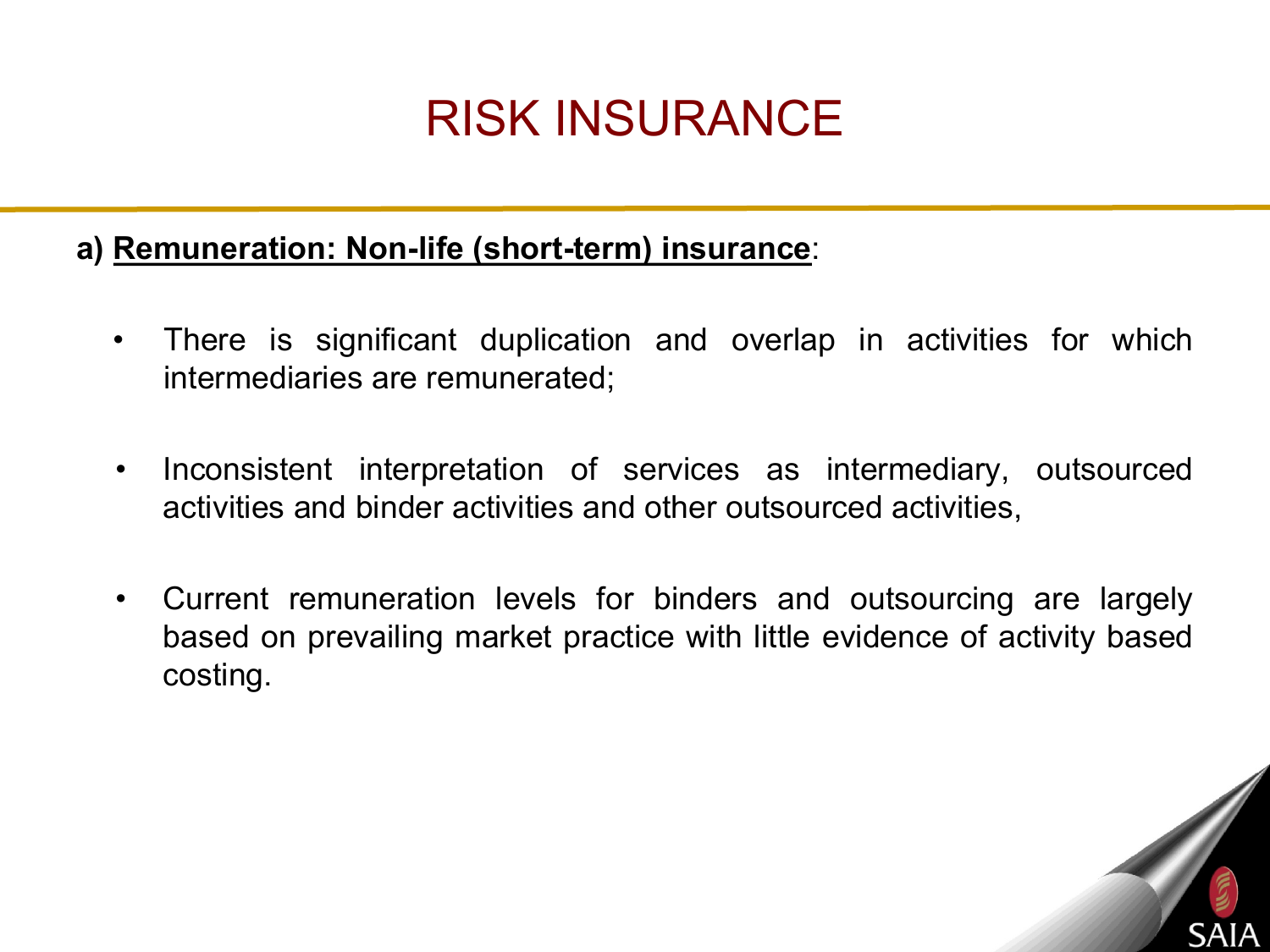### RISK INSURANCE

#### **b) Equivalence of Reward:**

Is there a need to extend this principle to the Short-term insurance sector?

**Current comment from Members:**

Risk of poaching brokers into insurer's adviser model.

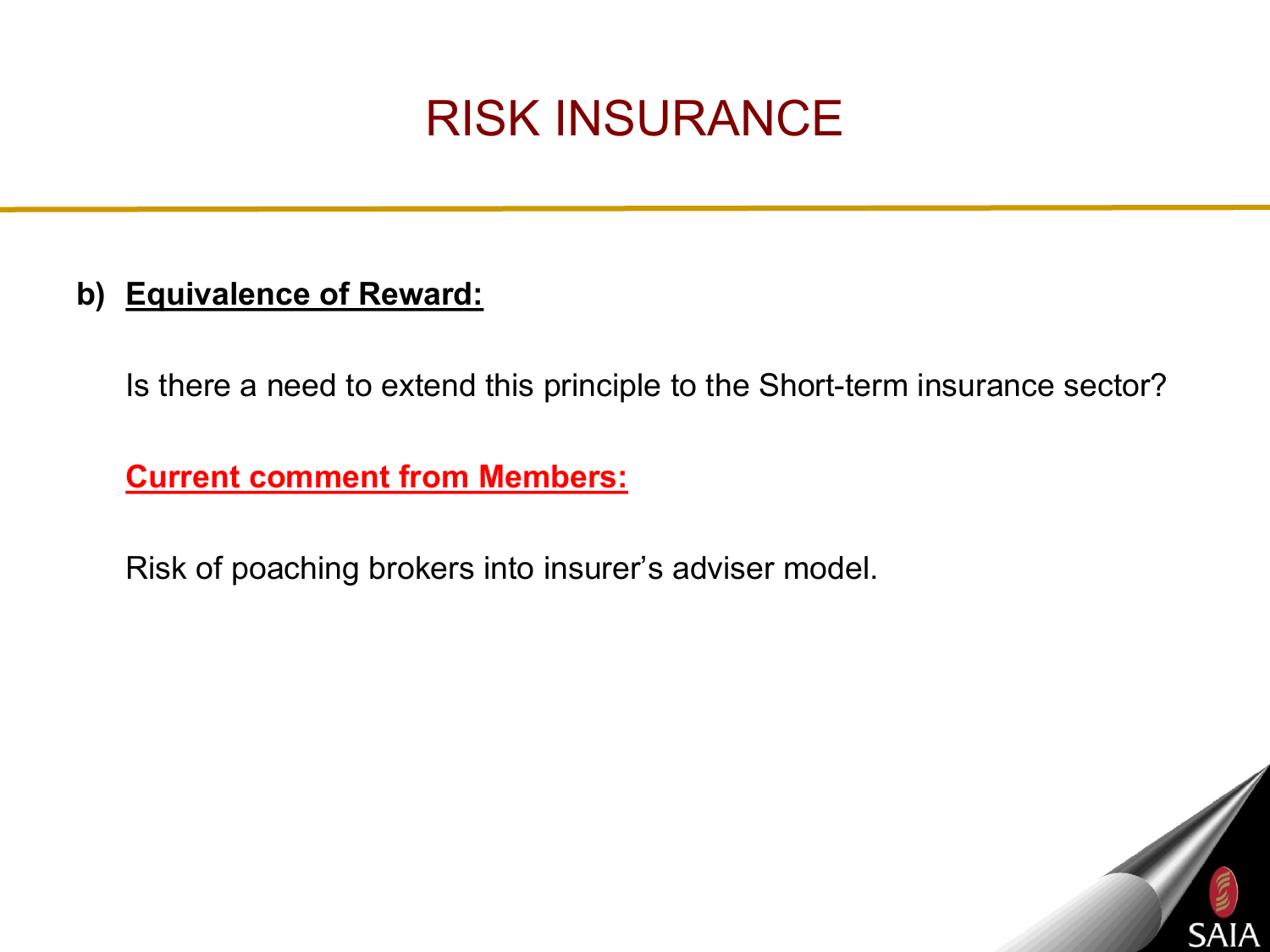### WHAT ARE THE TIMELINES, WHEN DO WE EXPECT EACH PHASE TO BE IMPLEMENTED

The FSB's intention is to align the implementation of the RDR reforms with broader changes to the Financial Sector legislative architecture under the Twin Peaks.

As such these are dependent on the timelines of these broader processes.

#### **Phase 1:**

- Dates will be confirmed once the inputs are reviewed.
- Ongoing technical work will inform the final regulatory position and transition periods.

#### **Phase 2:**

• To be implemented once the Financial Sector Regulation Act (FSRA) becomes law. The FSRA may be promulgated in the second quarter of 2017.